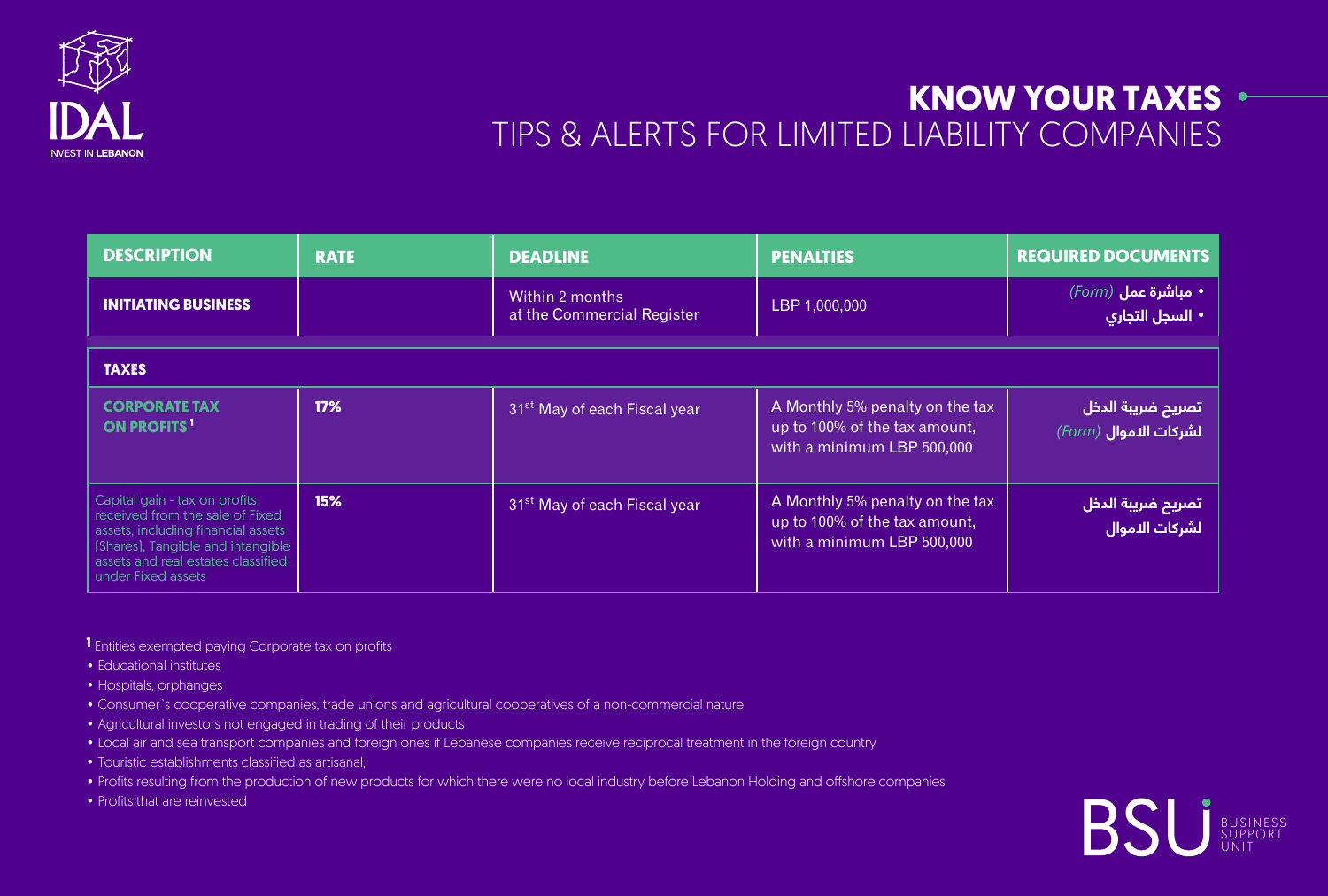

## **KNOW YOUR TAXES** TIPS & ALERTS FOR LIMITED LIABILITY COMPANIES

| <b>DESCRIPTION</b>                                                                                                           | <b>RATE</b>                                                                         | <b>DEADLINE</b>                                                                                                                                                                         | <b>PENALTIES</b>                                                                               | <b>REQUIRED DOCUMENTS</b>              |
|------------------------------------------------------------------------------------------------------------------------------|-------------------------------------------------------------------------------------|-----------------------------------------------------------------------------------------------------------------------------------------------------------------------------------------|------------------------------------------------------------------------------------------------|----------------------------------------|
| Tax on Income from Movable<br>capital (profit Distribution<br>and Income on shares)<br>& dividends distribution <sup>2</sup> | 10%<br>Withheld from source                                                         | 1 month Later<br>(after date of Board<br>of Director's Minutes)                                                                                                                         | A Monthly 5% penalty on the tax<br>up to 100% of the tax amount,<br>with a minimum LBP 500,000 | ( <i>Form</i> ) <b>3</b> ص             |
| <b>PAYROLL TAX<sup>3</sup></b>                                                                                               | 2-20% According<br>to the salary brackets<br>(Refer to the Payroll Tax<br>Document) | 15 <sup>th</sup> of the month following the<br>quarter due. (for e.g. the deadline<br>for the tax due on the 1st quarter<br>ending 31 <sup>st</sup> March is 15 <sup>th</sup> of April) | A Monthly 5% penalty on the tax<br>up to 100% of the tax amount,<br>with a minimum LBP 500,000 | $(Form)$ 5<br>$(Form)$ 10 <sub>J</sub> |

#### **2** Exemptions

- Amounts paid in reimbursement of creditors or shareholders provided they are not taken from the profit and loss account or from reserve funds
- Investments with the Lebanese government, amounts deposited at the Central Bank
- Deposits and accounts opened at the Central Bank in the name of the banks

#### **3** Entities exempted from paying the payroll taxes

- Subject to reciprocity: salaries and allowances of ambassadors of foreign states and their foreign staff
- Disablement pensions
- Wages of agricultural laborers
- Wages of nurses and cleaners in hospitals, orphanages, asylums and other medical and first aid institutions
- Wages of foreign employees in the Union of Arab Capital & financial Markets

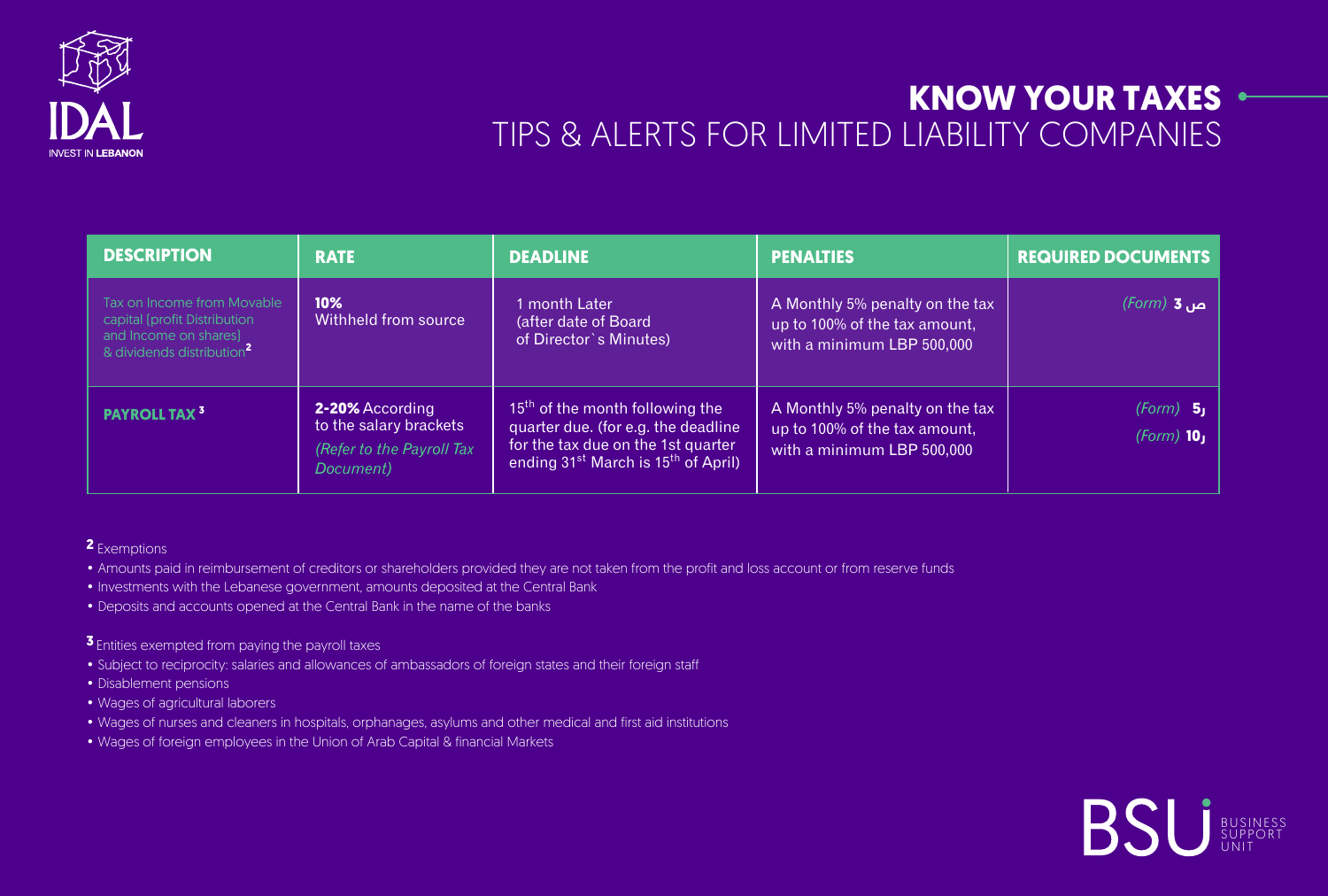

## **KNOW YOUR TAXES -**TIPS & ALERTS FOR LIMITED LIABILITY COMPANIES

| <b>DESCRIPTION</b>                                        | <b>RATE</b>                                                   | <b>DEADLINE</b>                                                                                                                                                                              | <b>PENALTIES</b>                                                                               | <b>REQUIRED DOCUMENTS</b>                                 |
|-----------------------------------------------------------|---------------------------------------------------------------|----------------------------------------------------------------------------------------------------------------------------------------------------------------------------------------------|------------------------------------------------------------------------------------------------|-----------------------------------------------------------|
| <b>VALUE ADDED TAX<sup>4</sup></b>                        | 11%                                                           | 20 <sup>th</sup> of the month following<br>the quarter due. (for e.g.<br>the deadline for the tax due<br>on the first quarter ending<br>31 <sup>st</sup> march is 20 <sup>th</sup> of April) | A Monthly 5% penalty on the tax<br>up to 100% of the tax amount,<br>with a minimum LBP 500,000 | ق Form) <b>2-1</b>                                        |
| <b>BUILT PROPERTY TAX</b><br>[IF APPLICABLE] <sup>5</sup> | 4-14%<br>(Refer to the Built<br><b>Property Tax Document)</b> | 31 <sup>st</sup> March of each Fiscal year                                                                                                                                                   | A Monthly 5% penalty on the tax<br>up to 100% of the tax amount,<br>with a minimum LBP 500,000 | ك <b>21 (Form)</b>                                        |
| <b>SOCIAL SECURITY</b><br><b>CONTRIBUTION</b>             | 25.5%                                                         | • 1 month later (If more the 10<br>employees: monthly declaration)<br>• 3 months later (If less the 10<br>employees: quarterly declaration)                                                  | 0.5% on each day                                                                               | • تصريح الاسمي السنوي (Form)<br>• تصريح الاشتراكات (Form) |

#### **4** Zero rated

- Certain goods/services such as export if goods/services
- International Transport of goods/persons
- Government/public entity projects funded by international organizations (such as the EU) Exemptions on VAT
- Essential goods and services
- Agriculture, Real Estate, Health, Education, NGOs. Collective transportation of persons, financial services
- Diplomats and international organizations, foreign business, tourists and some exempt sectors have special refund schemes.

**5** Exemptions on Built property tax

• Buildings owned by the government, hospitals, religious authorities, political parties, foreign governments etc.

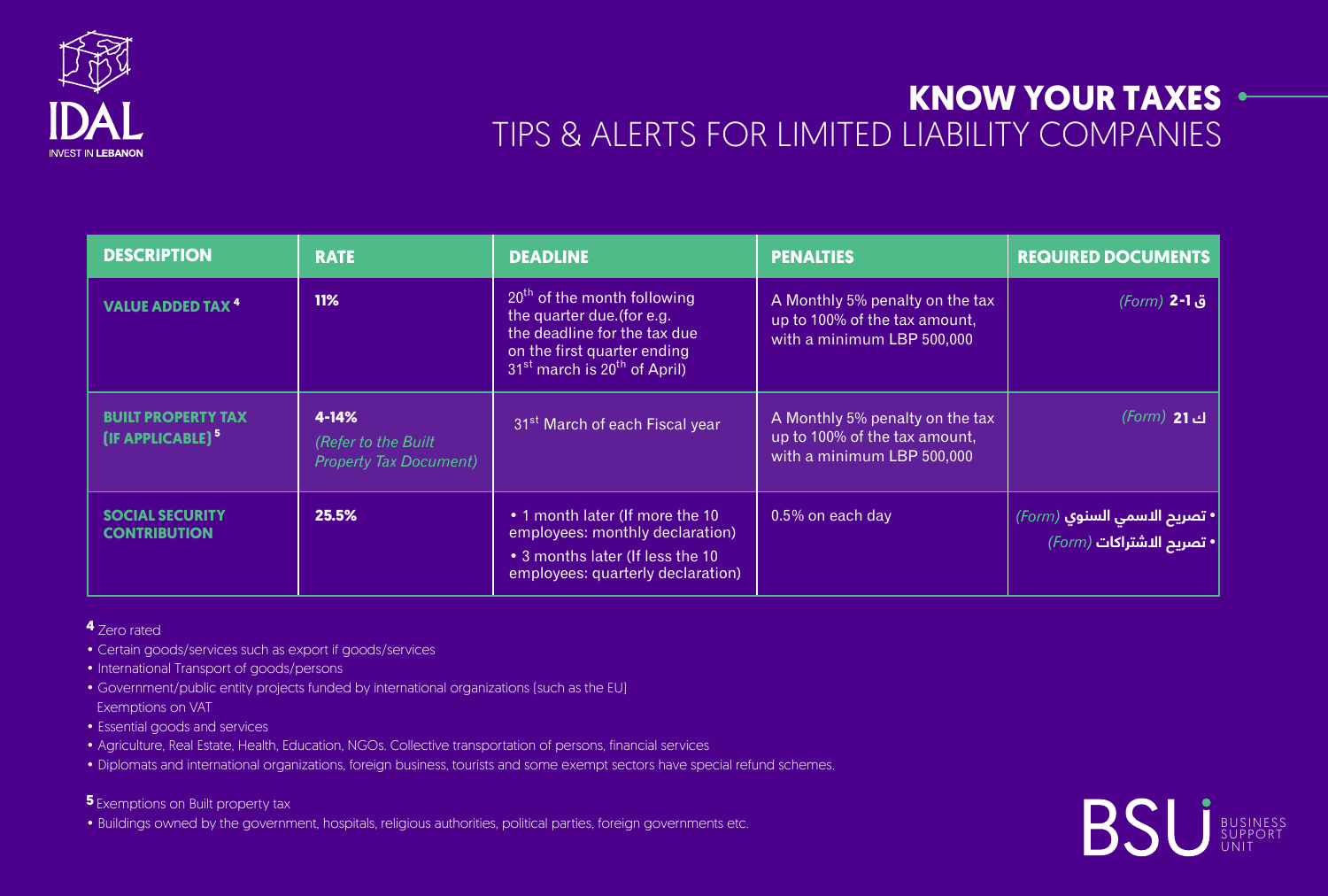

## **AL EXAMPLE AND SERVICE SERVICE SERVICE SERVICE SERVICE SERVICE SERVICE SERVICE SERVICE SERVICE SERVICE SERVICE**<br>TIPS & ALERTS FOR LIMITED LIABILITY COMPANIES

| <b>DESCRIPTION</b>                            | <b>RATE</b>                                                                     | <b>DEADLINE</b>                                       | <b>PENALTIES</b>                                                                               | <b>REQUIRED DOCUMENTS</b>           |
|-----------------------------------------------|---------------------------------------------------------------------------------|-------------------------------------------------------|------------------------------------------------------------------------------------------------|-------------------------------------|
| <b>STAMP TAX</b>                              | • 4% (contracts)<br>• LBP 250 (receipts<br>and vouchers)                        | 5 working days from<br>the agreement date             | 5 times the value of<br>the stamp tax amount                                                   |                                     |
| <b>WITHHOLDING TAX</b><br><b>ON INTEREST</b>  | 7%                                                                              | Deducted directly by<br><b>Financial Institutions</b> |                                                                                                |                                     |
| <b>NON-RESIDENT</b><br><b>WITHHOLDING TAX</b> | • 7.5% on services<br>• 2.25% on purchase<br>of Fixed Assets                    | Same as Corporate tax on profits<br>(included within) | A Monthly 5% penalty on the tax<br>up to 100% of the tax amount,<br>with a minimum LBP 500,000 | تصريح ضريبة الدخل<br>لشركات الاموال |
| <b>CUSTOM DUTIES<sup>6</sup></b>              | $\cdot$ 0% to 70%<br>(most imports)<br>$\cdot$ 0% to 5%<br>(agricultural goods) |                                                       |                                                                                                |                                     |

**6** Exemptions on Custom Duties

• Raw materials

- Semi-manufactured goods (total of over 2000 products)
- Computer hardware and software

• Textiles

The following goods & activities benefit from a Duty Deferral Statuses:

- Merchandise in transit
- Customs Warehouses
- Free Zones & Shops
- Temporary Entry
- Temporary Import of Items & Personal Effects
- Belonging to Persons entering Lebanon for Temporary Stay
- Refund of Duties
- Re-export of goods
- Trans-shipment